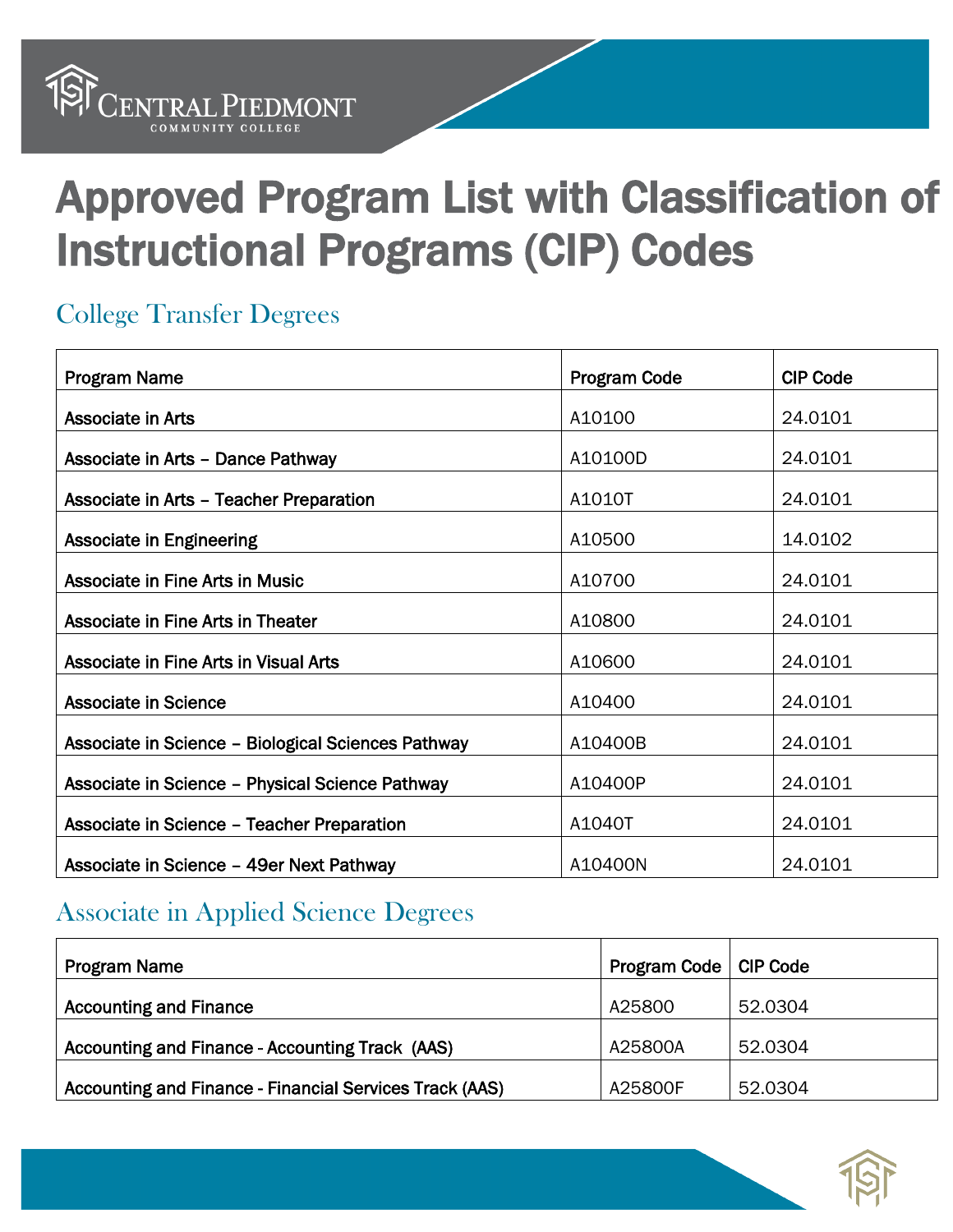| <b>Advertising and Graphic Design (AAS)</b>                        | A30100   | 50.0402 |
|--------------------------------------------------------------------|----------|---------|
| Air Conditioning, Heating & Refrigeration Technology (AAS)         | A35100   | 47.0201 |
| Air Conditioning, Heating & Refrigeration Technology-HVAC-R        | A35100C  | 47.0201 |
| <b>Architectural Technology</b>                                    | A40100   | 15.0101 |
| Architectural Technology AAS Transfer Track - UNCC                 | A40100T  | 15.0101 |
| <b>Associate Degree Nursing (AAS)</b>                              | A45110   | 51.3801 |
| <b>Automotive Systems Technology (AAS)</b>                         | A60160   | 47.0604 |
| <b>Baking and Pastry Arts (AAS)</b>                                | A55130   | 12.0501 |
| <b>Biomedical Equipment Technology</b>                             | A50100   | 15.0401 |
| <b>Broadcasting and Production Technology</b>                      | A30120   | 10.0202 |
| <b>Business Administration</b>                                     | A25120   | 52.0201 |
| Cardiovascular Technology (Invasive & Non-Invasive) (AAS)          | A45170   | 51.0901 |
| <b>Civil Engineering Technology</b>                                | A40140   | 15.0201 |
| <b>Collision Repair and Refinishing Technology</b>                 | A60130   | 47.0603 |
| <b>Computer Engineering Technology (AAS)</b>                       | A40160   | 15.1201 |
| <b>Computer-Integrated Machining (AAS)</b>                         | A50210   | 48.0503 |
| <b>Construction Management Technology - University Track (AAS)</b> | A35190T  | 46.0401 |
| <b>Construction Management Technology (AAS)</b>                    | A35190   | 46.0401 |
| Cosmetology (AAS)                                                  | A55140   | 12.0401 |
| <b>Criminal Justice Technology (AAS)</b>                           | A55180   | 43.0104 |
| Criminal Justice Technology - Forensic Science                     | A5518C   | 43.0406 |
| <b>Culinary Arts (AAS)</b>                                         | A55150   | 12.0503 |
| Dental Hygiene (AAS)                                               | A45260   | 51.0602 |
| Diesel and Heavy Equipment Technology (AAS)                        | A60460   | 47.0613 |
| Early Childhood Education - Professional (AAS)                     | A55220AS | 13.121  |

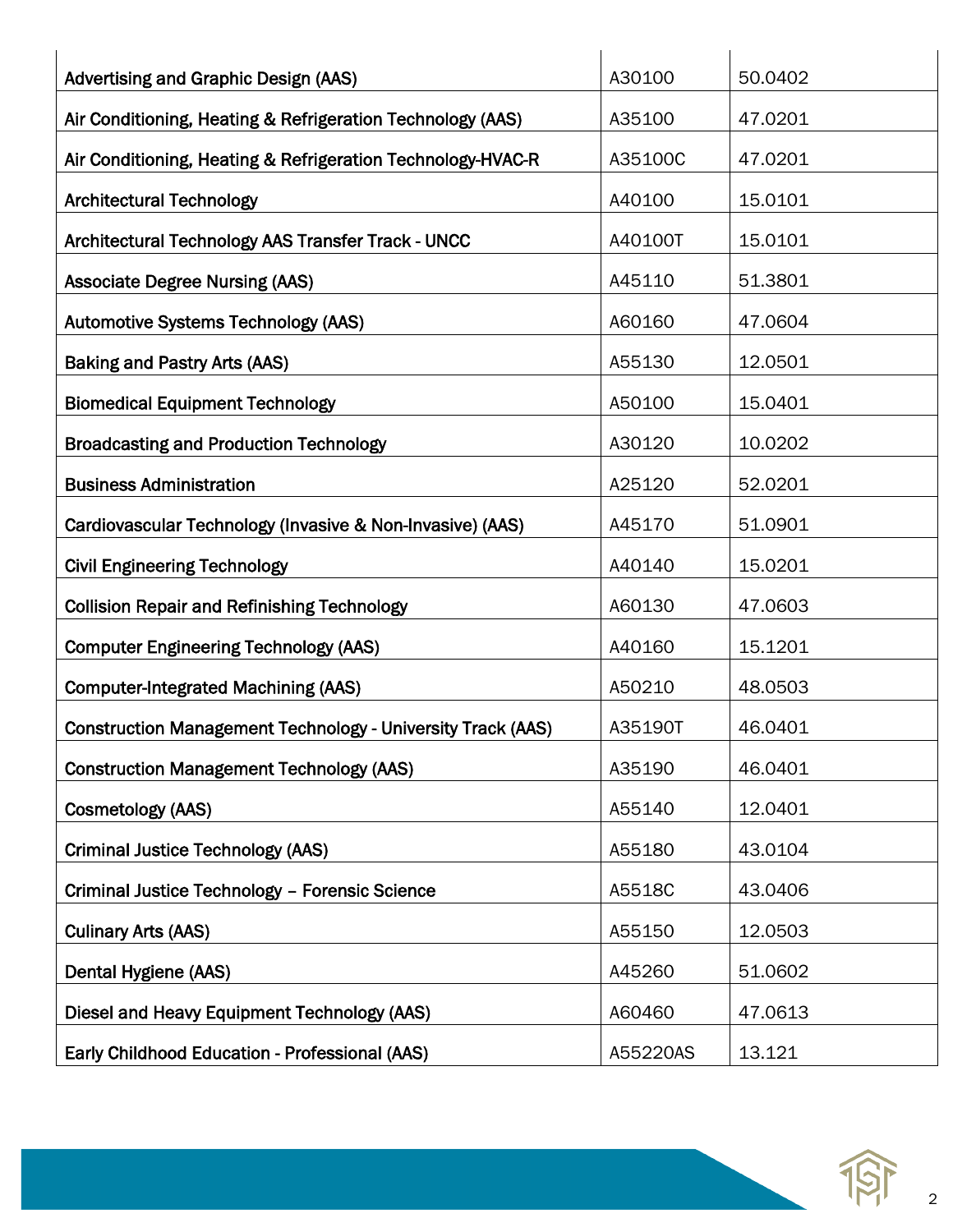| Early Childhood Education - Transfer Non-Licensure (AAS)      | A55220NL | 13.121  |
|---------------------------------------------------------------|----------|---------|
| Early Childhood Education - Transfer Teacher Licensure (AAS)  | A55220BK | 13.121  |
| <b>Early Childhood Education (AAS)</b>                        | A55220   | 13.121  |
| <b>Electrical Engineering Technology (AAS)</b>                | A40180   | 15.0303 |
| <b>Electrical System Technology</b>                           | A35130   | 46.0302 |
| Electrical System Technology - Electrical Design Track (AAS)  | A35130D  | 46.0302 |
| Electrical System Technology- Manufacturing Maint Tech (AAS)  | A35130M  | 46.0302 |
| Electrical System Technology- Solar Photovoltaic Track (AAS)  | A35130S  | 46.0302 |
| <b>Electronics Engineering Technology (AAS)</b>               | A40200   | 15.0303 |
| <b>Emergency Medical Science (AAS)</b>                        | A45340   | 51.0904 |
| <b>Fire Protection Technology (AAS)</b>                       | A55240   | 43.0201 |
| <b>Geomatics Technology</b>                                   | A40420   | 15.1102 |
| <b>Graphic Arts and Imaging Technology (AAS)</b>              | A30180   | 50.0409 |
| Graphic Arts and Imaging Technology/Flexography(AAS)          | A3018A   | 10.0301 |
| <b>Horticulture Technology</b>                                | A15240   | 1.0601  |
| <b>Hospitality Management (AAS)</b>                           | A25110   | 52.0909 |
| <b>Human Services Technology (AAS)</b>                        | A45380   | 51.1599 |
| Human Services Technology Developmental Disabilities (AAS)    | A4538A   | 51.1599 |
| Human Services Technology Substance Abuse (AAS)               | A4538E   | 51.1501 |
| <b>Information Technology</b>                                 | A25590   | 11.0103 |
| Information Technology - Full Stack Programming (AAS)         | A25590P  | 11.0103 |
| <b>Information Technology - Networking Technologies (AAS)</b> | A25590N  | 11.0103 |
| Information Technology - Networking Technology (CBE)(AAS)     | A25590NC | 11.0103 |
| Information Technology - Programming (CBE) (AAS)              | A25590PC | 11.0103 |
| Information Technology - Software Development (AAS)           | A25590S  | 11.0103 |

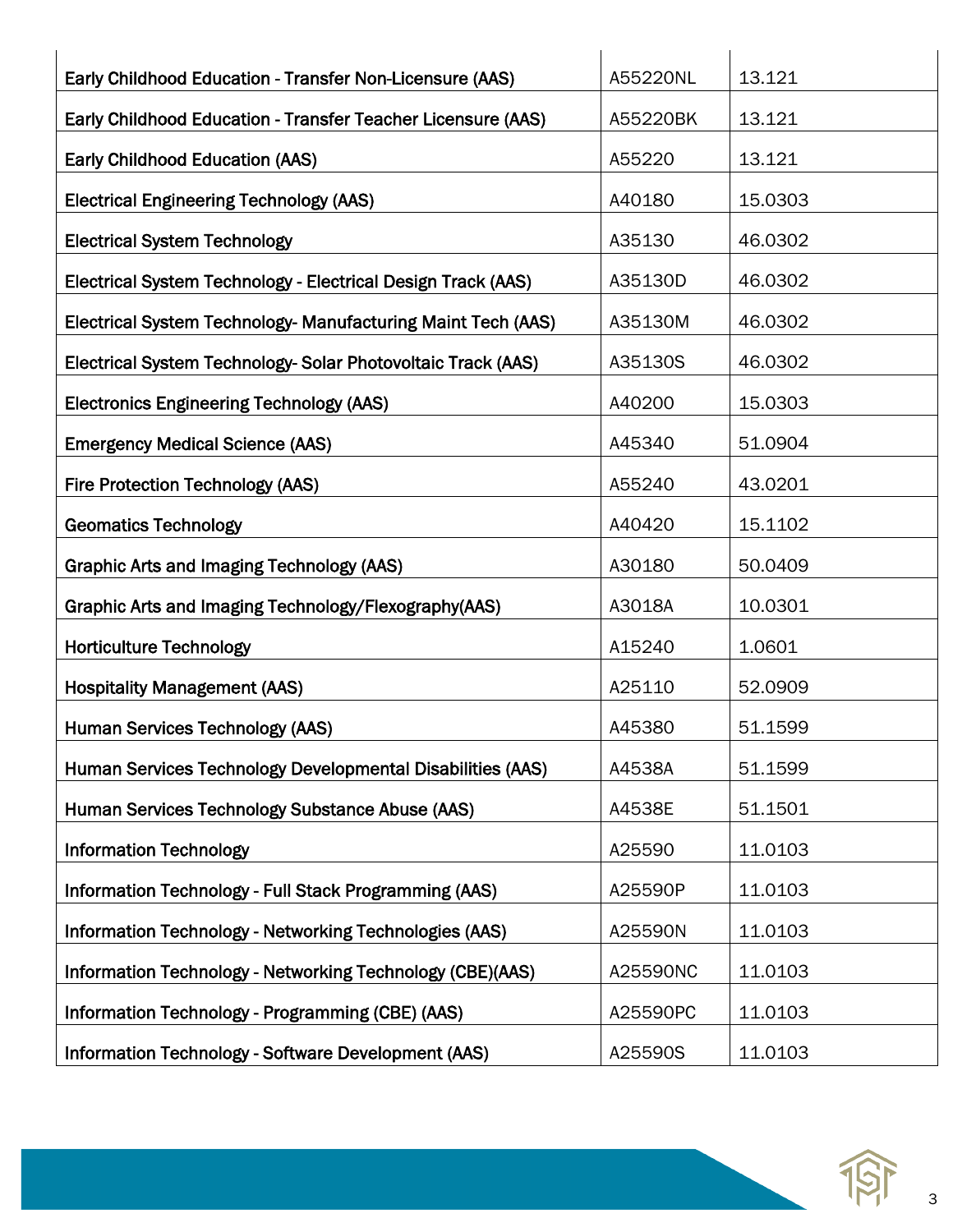| Information Technology-Cloud & Virtualization Tech (AAS)     | A25590V | 11.0103 |
|--------------------------------------------------------------|---------|---------|
| <b>Information Technology - Data Analysis</b>                | A25590A | 11.0103 |
| Information Technology-Info Assurance & Dig. Forensics (AAS) | A25590F | 11.0103 |
| <b>Interior Design (AAS)</b>                                 | A30220  | 50.0408 |
| <b>Interpreter Education (AAS)</b>                           | A55300  | 16.1603 |
| <b>Mechanical Engineering Technology (AAS)</b>               | A40320  | 15.0805 |
| <b>Mechatronics Engineering Technology (AAS)</b>             | A40350  | 14.4201 |
| <b>Medical Assisting (AAS)</b>                               | A45400  | 51.0801 |
| <b>Medical Laboratory Technology (AAS)</b>                   | A45420  | 51.1004 |
| <b>Medical Office Administration (AAS)</b>                   | A25310  | 51.0705 |
| Medical Office Administration-Medical Billing & Coding (AAS) | A25310B | 51.0705 |
| <b>Nondestructive Examination Technology (AAS)</b>           | A50350  | 41.0204 |
| <b>Occupational Therapy Assistant (AAS)</b>                  | A45500  | 51.0803 |
| <b>Office Administration</b>                                 | A25370  | 52.0204 |
| <b>Ophthalmic Medical Personnel (AAS)</b>                    | A45210  | 51.1803 |
| <b>Paralegal Technology (AAS)</b>                            | A25380  | 22.0302 |
| <b>Pharmacy Technology (AAS)</b>                             | A45580  | 51.0805 |
| Physical Therapist Assistant (1+1) (AAS)                     | A45640  | 51.0806 |
| Polysomnography                                              | A45670  | 51.0917 |
| <b>Respiratory Therapy (AAS)</b>                             | A45720  | 51.0908 |
| <b>Simulation and Game Development</b>                       | A25450  | 50.0411 |
| Simulation and Game Development- Design (AAS)                | A25450A | 50.0411 |
| Simulation and Game Development- Programming (AAS)           | A25450B | 50.0411 |
| Simulation and Game Development-3D Modeling & Animation(AAS) | A25450C | 50.0411 |
| <b>Speech Language Pathology Assistant</b>                   | A55280E | 51.0203 |

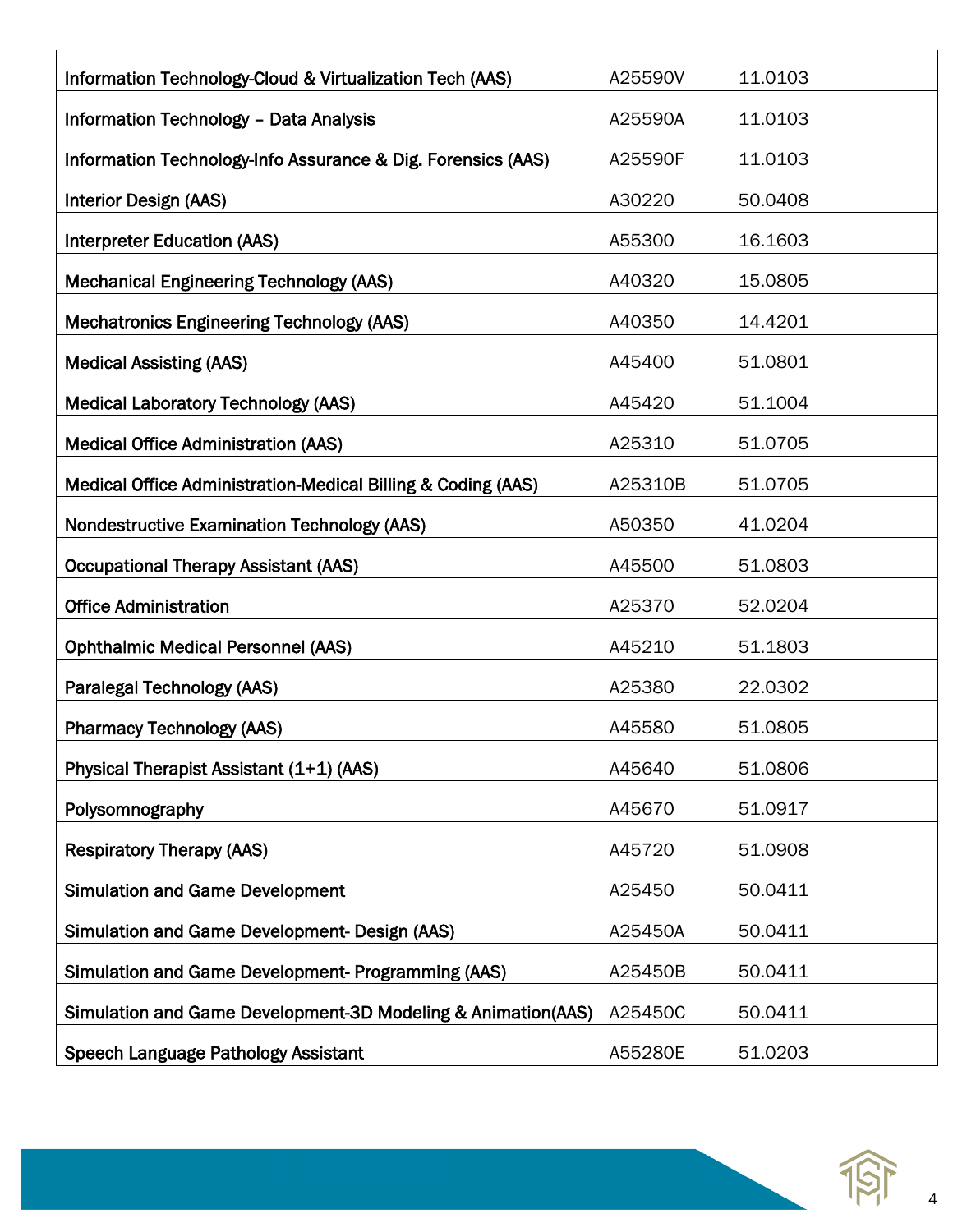| <b>Supply Chain Management (AAS)</b>                         | A25620  | 52.0203 |
|--------------------------------------------------------------|---------|---------|
| <b>Surgical Technology (AAS)</b>                             | A45740  | 51.0909 |
| <b>Sustainability Technologies (AAS)</b>                     | A40370  | 15.0407 |
| <b>Turfgrass Management Technology (AAS)</b>                 | A15420  | 1.0607  |
| Welding Technology - Construction Pipe & Heavy Maint Welding | A50420C | 48.0508 |
| Welding Technology - Fabrication & Manufacturing Track (AAS) | A50420F | 48.0508 |
| <b>Welding Technology - Welding Automation Track (AAS)</b>   | A50420A | 48.0508 |
| <b>Welding Technology (AAS)</b>                              | A50420  | 48.0508 |
| Welding Technology-Construction Pipe Fitting & Install (AAS) | A50420P | 48.0508 |
| Welding Technology-Entrepren. Welding Business & Tech. Sales | A50420E | 48.0508 |

## Applied Science Diplomas

| <b>Program Name</b>                                        | <b>Program Code</b> | <b>CIP Code</b> |
|------------------------------------------------------------|---------------------|-----------------|
| <b>Automotive Systems Technology</b>                       | D60160D1            | 47.0604         |
| <b>Automotive Systems Technology (D)</b>                   | D60160              | 47.0604         |
| <b>Collision Repair and Refinishing Technology (D)</b>     | D60130              | 47.0603         |
| <b>Collision Repair and Refinishing Technology Diploma</b> | D60130D1            | 47.0603         |
| Computer-Integrated Machining (D)                          | D50210              | 48.0507         |
| <b>Computer-Integrated Machining Diploma</b>               | D50210D1            | 48.0503         |
|                                                            |                     |                 |
| <b>Construction Management Technology (D)</b>              | D35190D1            | 46.0401         |
| Cosmetology                                                | D55140D1            | 12.0401         |
| Cosmetology Diploma (DIP)                                  | D55140              | 12.0401         |
| Dental Assisting (Diploma)                                 | D45240              | 51.0601         |
| Diesel and Heavy Equipment Technology (D)                  | D60460D3            | 47.0613         |
| <b>Electrical Systems Technology</b>                       | D35130D1            | 46.0302         |
| <b>Emergency Medical Science Diploma</b>                   | D45340D1            | 51.0904         |

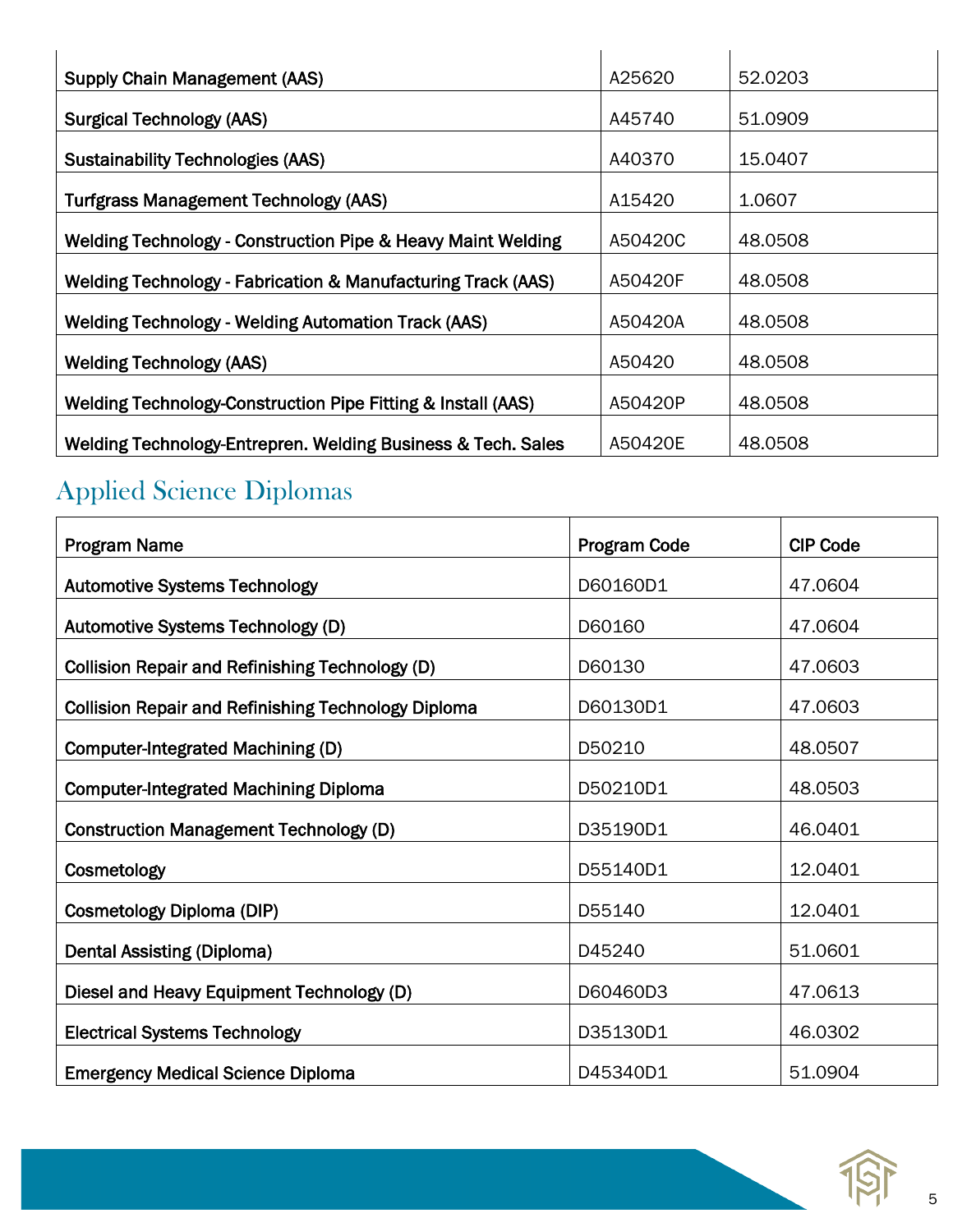| <b>Program Name</b>                                    | Program Code | <b>CIP Code</b> |
|--------------------------------------------------------|--------------|-----------------|
| Hotel Management (D)                                   | D25110D1     | 52.0909         |
| Kitchen and Bath Design (DIP)                          | D30220D3     | 50.0408         |
| <b>Medical Assisting (D)</b>                           | D45400       | 51.0801         |
| <b>Nuclear Plant Inspection (D)</b>                    | D50350D1     | 41.0204         |
| Nurse Aide (D)                                         | D45970       | 51,3902         |
| <b>Ophthalmic Medical Personnel (D)</b>                | D45210       | 51.1803         |
| Paralegal Technology (D)                               | D25380       | 22.0302         |
| <b>Pharmacy Technology (DIP)</b>                       | D45580       | 51.0805         |
| <b>Practical Nursing</b>                               | D45660       | 51.3901         |
| Residential Interior Decoration & Home Staging (D)     | D30220D2     | 50.0408         |
| <b>Restaurant Management (D)</b>                       | D25110D2     | 52.0909         |
| Simulation and Game Development - Game Development (D) | D2545021     | 50.0411         |
| <b>Welding Technology (D)</b>                          | D50420       | 48.0508         |
| <b>Word Processing Operator (D)</b>                    | D25370D2     | 52.0402         |

## Applied Science Certificates

| <b>Program Name</b>                                               | <b>Program Code</b> | <b>CIP Code</b> |
|-------------------------------------------------------------------|---------------------|-----------------|
| Academic Preparation for Future Engineers (C)                     | C40320C4            | 15,0805         |
| Accelerated CAD/BIM Designer Track - Level II (C)                 | C40100C6            | 15.0101         |
| Accounting (C)                                                    | C25800C1            | 52.0304         |
| Accounting and Finance - Forensics and Fraud Examination (C)      | C25800C7            | 52,0304         |
| Accounting & Finance Cert Spec in Forensics and Fraud Examination | C25800C7            | 52.0304         |
| Additive Manufacturing (C)                                        | C50210C8            | 48.0503         |
| Adv Nor Pint Ut Insp of Ferritic & Stnls Stl Pipng Welds(C)       | C50350C5            | 48.0508         |
| Advanced CNC Technology (C)                                       | C50210C7            | 48.0507         |

6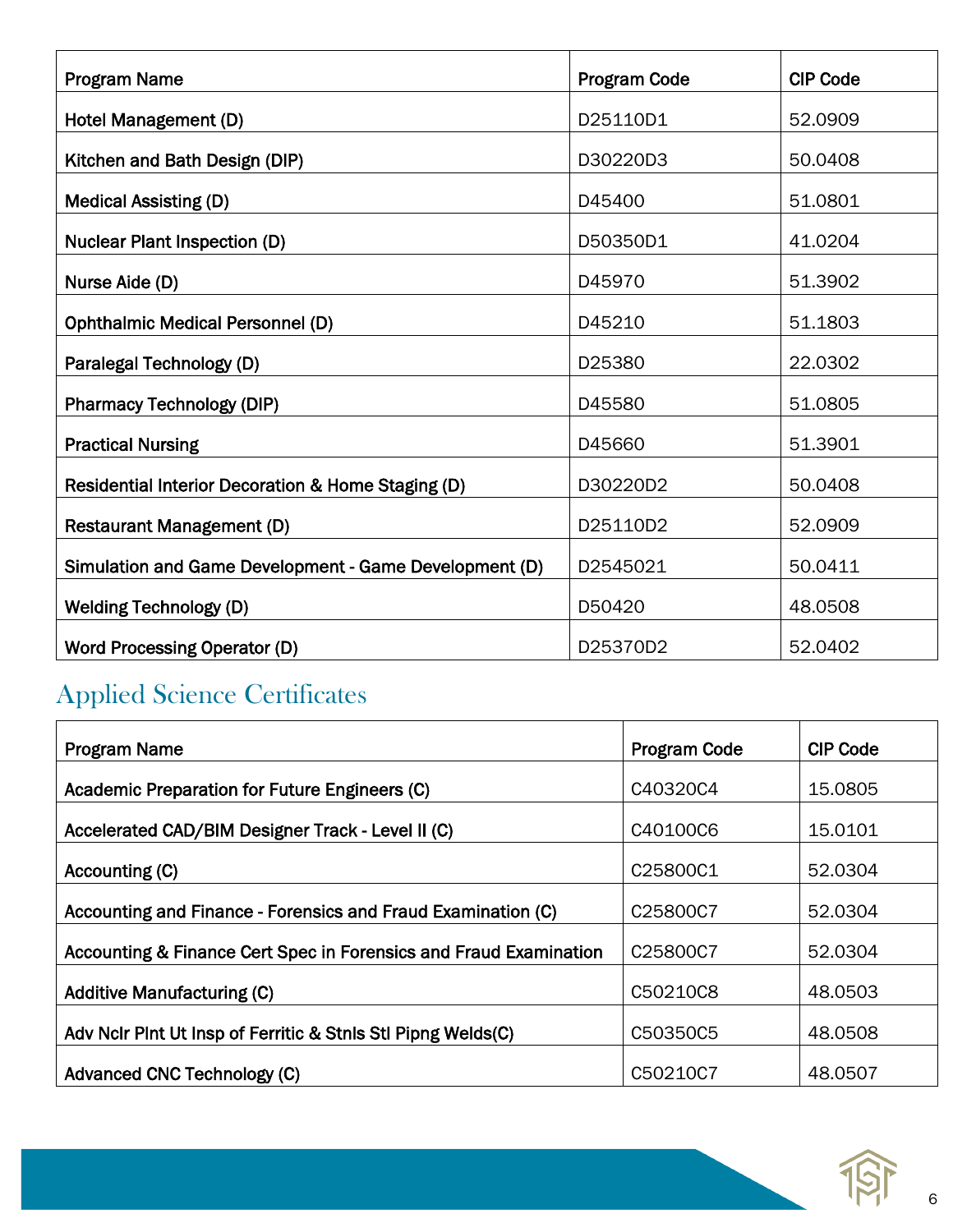| <b>Program Name</b>                                          | Program Code | <b>CIP Code</b> |
|--------------------------------------------------------------|--------------|-----------------|
| Advanced HVAC-R Controls (C)                                 | C3510016     | 47.0201         |
| <b>Advanced Level Welding</b>                                | C50420C5     | 48.0508         |
| <b>Advanced Pipefitting (C)</b>                              | C5042032     | 48.0508         |
| Advanced Project Management (C)                              | C25120C9     | 52.0201         |
| <b>Advanced Visual Testing (C)</b>                           | C5035010     | 41.0204         |
| Advertising and Graphic Design - Intro to Graphic Design (C) | C30100C6     | 50.0402         |
| Advertising and Graphic Design-Intro to Graphic Design Web   | C30100C8     | 50.0402         |
| Air Conditioning, Heating & Refrigeration Technology-HVAC In | C3510053     | 47.0201         |
| Apartment/Rental Maintenance (C)                             | C35100C9     | 47.0201         |
| Architectural Technology - Residential Architectural Tech(C) | C40100C2     | 15.0101         |
| Architectural Technology - Sustainability (C)                | C40100C4     | 15.0101         |
| Architectural Technology-Acc CAD/BIM Designer Level I (C)    | C40100C5     | 15.0101         |
| Architectural Technology-Fast Track CAD & Design (C)         | C4010052     | 15.0101         |
| Artisan Bread (C)                                            | C55130C5     | 12.0501         |
| <b>Autobody Estimating (C)</b>                               | C60130C3     | 47.0603         |
| <b>Autobody Repair (C)</b>                                   | C60130C2     | 47.0603         |
| <b>Automation Control (C)</b>                                | C40180C6     | 15.0303         |
| Automotive Systems Technology - Brakes & Alignment (C)       | C6016011     | 47.0604         |
| Automotive Systems Technology - Trans Service & Repair ©     | C6016020     | 47.0604         |
| <b>Basic Engine and Electrical (C)</b>                       | C60160C7     | 47.0604         |
| <b>Basic Law Enforcement Training (Certificate)</b>          | C55120       | 43.0107         |
| <b>Basic Machining Skills (C)</b>                            | C50210C3     | 48.0507         |
| <b>Biomedical Equipment Technology</b>                       | C50100C1     | 15.0401         |
| <b>Brand Promotion (C)</b>                                   | C2512029     | 52.0201         |

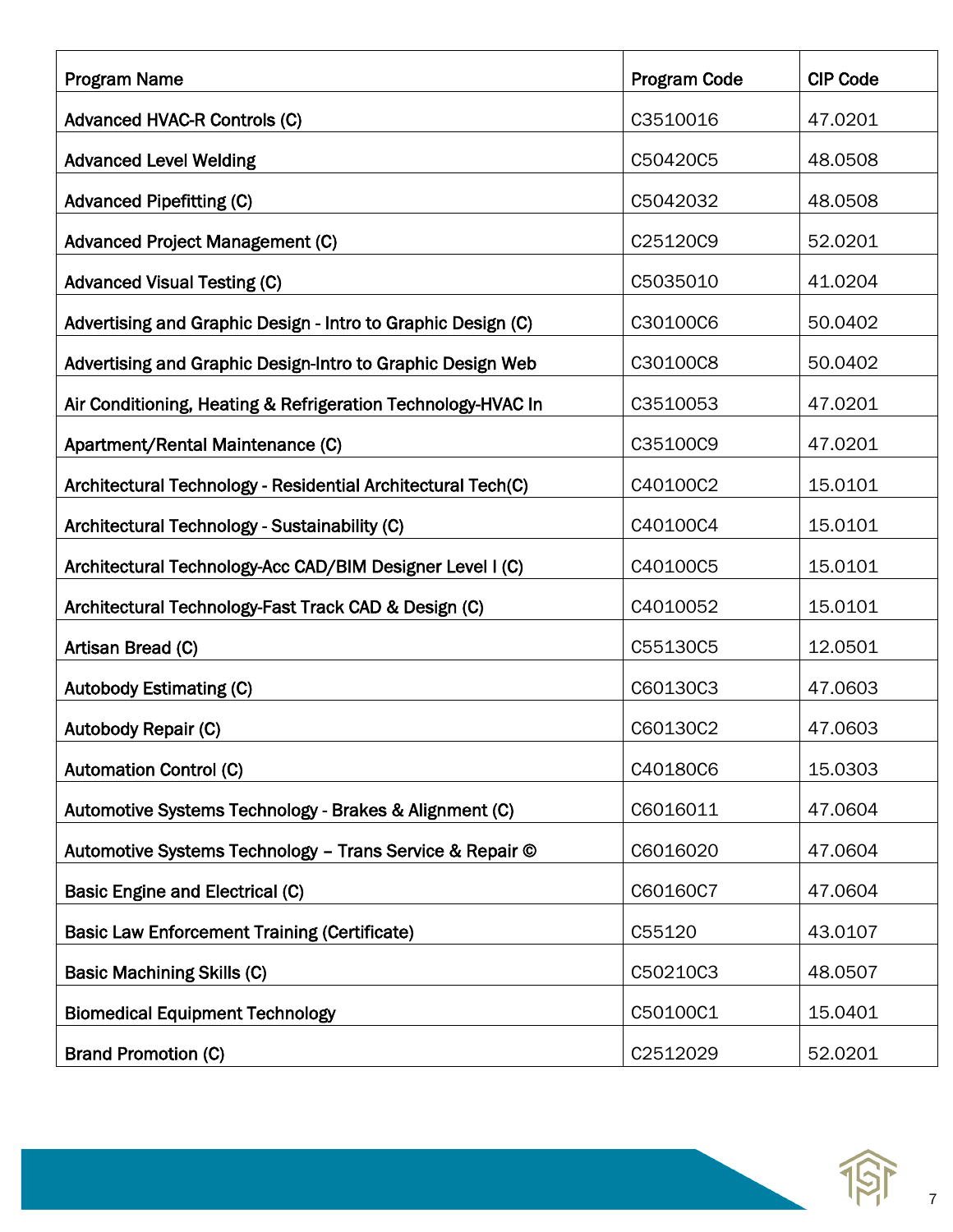| <b>Program Name</b>                                                   | <b>Program Code</b> | <b>CIP Code</b> |
|-----------------------------------------------------------------------|---------------------|-----------------|
| Brand Protection and Anti-Counterfeiting Technology (C)               | C3018020            | 50.0409         |
| <b>Business Administration - Business Operations (C)</b>              | C25120C5            | 52.0201         |
| Business Administration - Human Resources Management (C)              | C2512012            | 52.0201         |
| <b>Business Administration- Business Analytics (C)</b>                | C25120C7            | 52.0201         |
| <b>Business Administration Cert Spec in Project Mgmt Practitioner</b> | C2512013            | 52.0201         |
| <b>Business Financial Services (C)</b>                                | C25800C6            | 52.0304         |
| Cake Artistry (C)                                                     | C55130C1            | 52.0201         |
| Case Management (C)                                                   | C45380C2            | 44.0701         |
| <b>Chocolate and Confection Production (C)</b>                        | C55130C4            | 12.0501         |
| <b>CNC Programming and Operations (C)</b>                             | C50210C1            | 48.0507         |
| Computer-Integrated Machining Pathway (C)                             | C50210C6            | 48.0503         |
| <b>Construction Management Technology</b>                             | C3519051            | 46.0401         |
| <b>Construction Management Technology - Entry Level Cons Skills</b>   | C35190C9            | 46.0401         |
| Construction Management Technology - Fast Track Carpentry(C)          | C35190C1            | 46.0401         |
| <b>Construction Management Technology - Green Building (C)</b>        | C35190C7            | 46.0401         |
| <b>Construction Management Technology-Entry Level Const. Super.</b>   | C35190C2            | 46.0401         |
| Corrections (C)                                                       | C55180C6            | 43.0107         |
| Cosmetology Career & College Promise Certificate                      | C55140C1            | 12.0401         |
| <b>Cosmetology Instructor (Certificate)</b>                           | C55160              | 12.0413         |
| Courts and the Law (C)                                                | C55180C5            | 43.0107         |
| Crime Causation (C)                                                   | C5518011            | 43.0104         |
| Crime Scene and Criminal Investigations (C)                           | C55180C8            | 43.0107         |
| <b>Criminal Justice and Special Populations (C)</b>                   | C55180C7            | 43.0107         |
| Criminal Justice Management and Administration (C)                    | C55180C2            | 43.0107         |

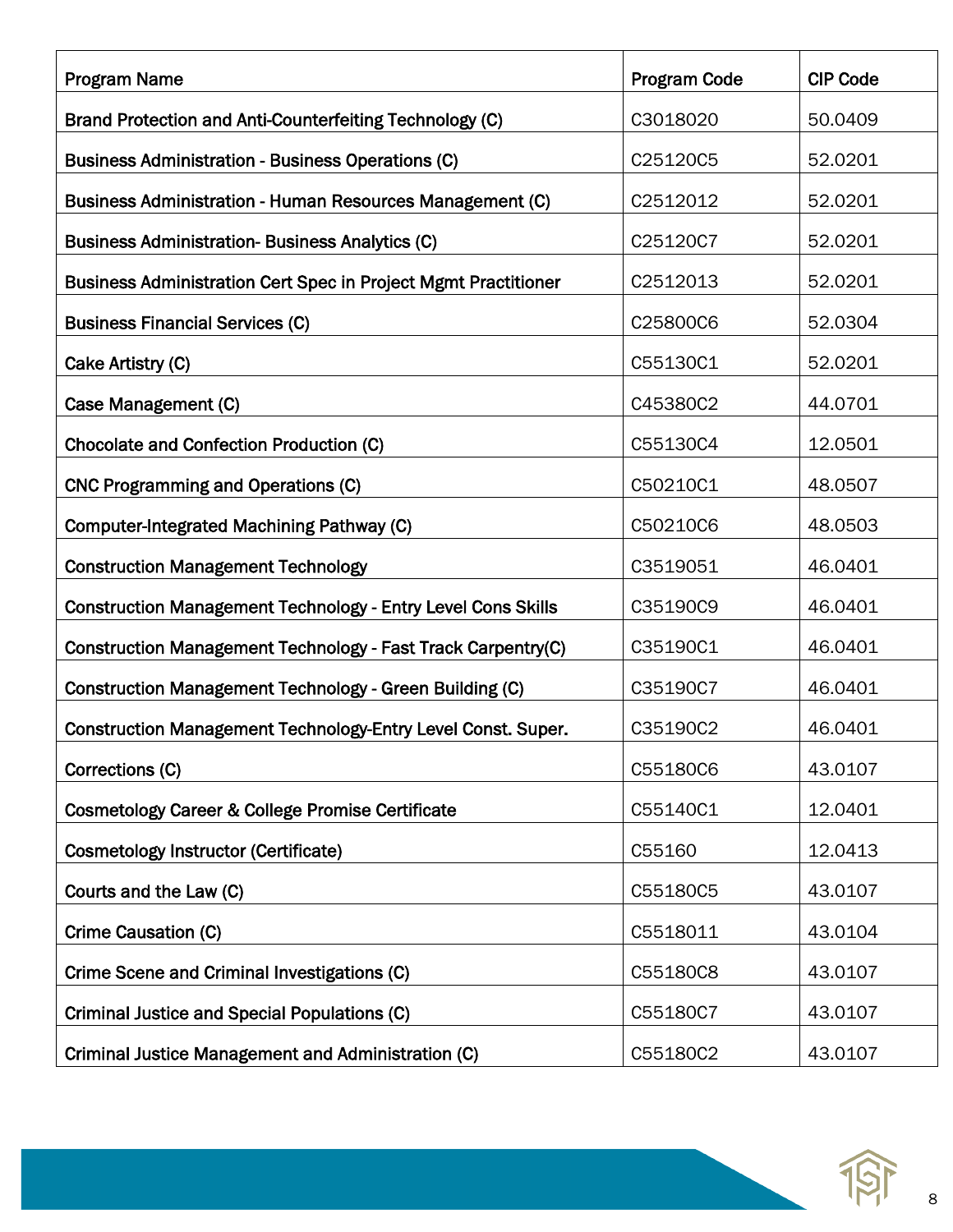| <b>Program Name</b>                                                | <b>Program Code</b> | <b>CIP Code</b> |
|--------------------------------------------------------------------|---------------------|-----------------|
| Criminal Justice Technology-Basics of Criminal Justice (C)         | C55180C9            | 43.0104         |
| <b>Culinary Arts - Baking (C)</b>                                  | C55150C3            | 12.0503         |
| <b>Culinary Arts - Certified Fundamentals Cook (C)</b>             | C55150C2            | 12.0503         |
| Culinary Arts - Cold Foods (C)                                     | C55150C4            | 12.0503         |
| <b>Culinary Arts - Culinary Skills (C)</b>                         | C55150C1            | 12.0503         |
| Culinary Arts (C)                                                  | C55150C7            | 12.0503         |
| Cyber Security (C)                                                 | C2559060            | 11.0103         |
| <b>Cyber Security Specialist (C)</b>                               | C2559061            | 11.0103         |
| Cytotechnology (Certificate)                                       | C45220              | 51.1002         |
| Developmental Disabilities & Deaf Studies (C)                      | C4538AC3            | 51.1599         |
| Diesel Service Repair I (C)                                        | C60460C3            | 47.0302         |
| Diesel Service Repair II (C)                                       | C60460C4            | 47.0302         |
| Diesel Service Repair III (C)                                      | C60460C5            | 47.0302         |
| Diesel & Heavy Equipt Tech Cert Spec in Eddy Current Examinations  | C6016020            | 47.0604         |
| Diesel & Heavy Equipt Tech Cert Spec in Transp Welding & Alt Fuels | C6016025            | 47.0604         |
| Early Childhood Administration (C)                                 | C55850              | 13.0401         |
| Early Childhood Education-Beginnings in Early Childhood Educ       | C55220C4            | 13.121          |
| Early Childhood Preschool (C)                                      | C55860              | 13.1209         |
| <b>Electrical AHR Controls and Facilities Maintenance Level II</b> | C3513035            | 46.0302         |
| Electrical Installation and Maintenance (C)                        | C35130C8            | 46.0302         |
| Electrical Manufacturing Maintenance Tech. Level II (C)            | C3513038            | 46.0302         |
| Electrical Systems Technology - Electrician Asst Level I           | C3513032            | 46.0302         |
| Electrical Systems Technology - Fast Track Elect. Const. (C)       | C3513054            | 46.0302         |
| Electrical Systems Technology - Solar Photovoltaic (C)             | C3513036            | 46.0302         |

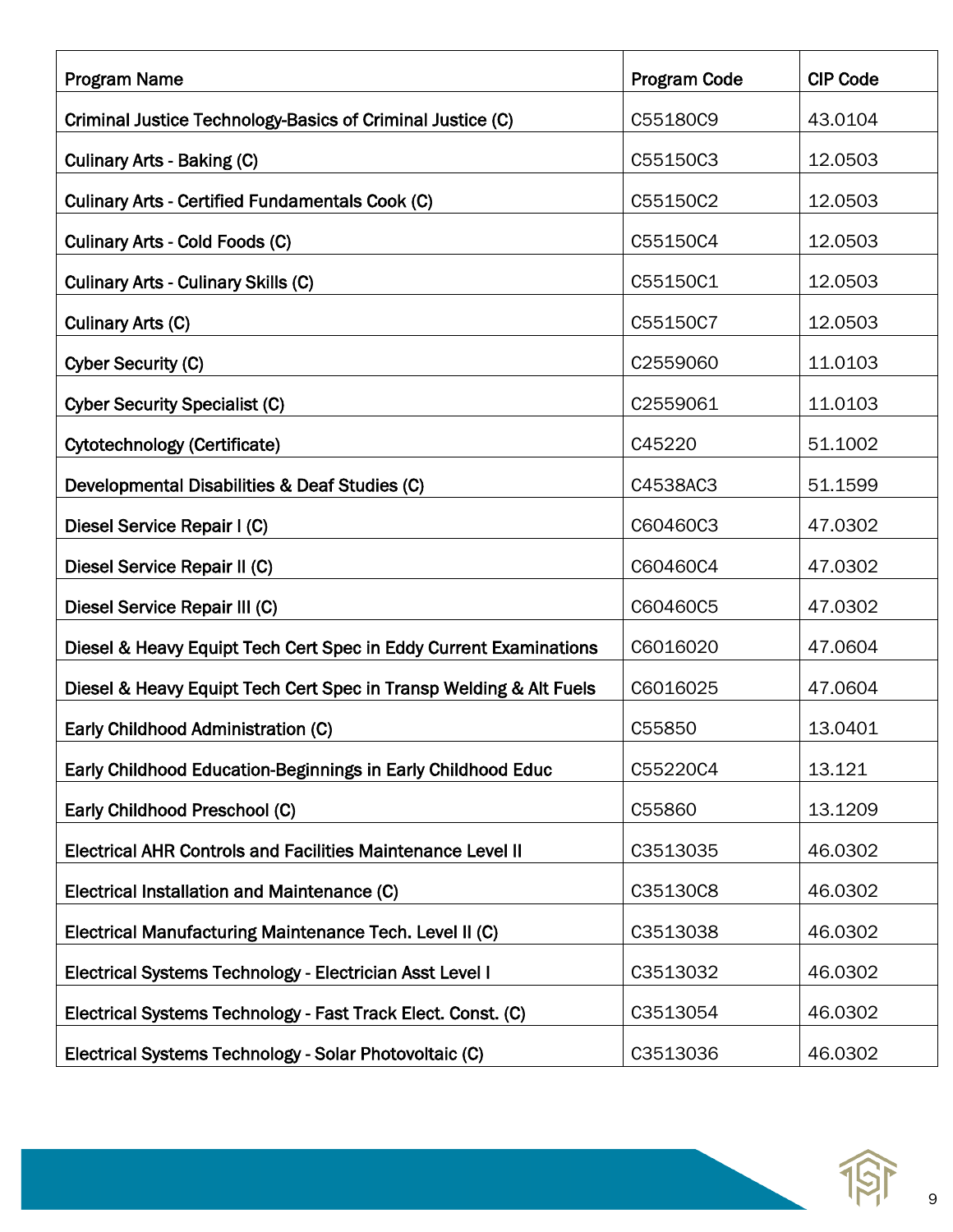| <b>Program Name</b>                                                  | Program Code | <b>CIP Code</b> |
|----------------------------------------------------------------------|--------------|-----------------|
| Electrical Systems Technology- Electrician Asst Level II             | C3513033     | 46.0302         |
| Electrical Systems Technology-Elec AHR Control & Fac Maint I         | C3513034     | 46.0302         |
| Electrical Systems Technology-Elect. Manuf. Maint. Tech. I           | C3513037     | 46.0302         |
| Electrical Systems Technology-Fast Track Comm & Ind Wiring           | C3513031     | 46.0302         |
| Electrical Systems Technology-Fast Track Resid. Wiring (C)           | C3513030     | 46.0302         |
| <b>Electrical Vehicle Training (C)</b>                               | C6016012     | 47.0604         |
| Electronics Engineering Tech - Cert Spec in Elect Engin Tech Pathway | C40200C5     | 15.0303         |
| <b>Emergency Medical Sciences (EMT) Certificate Program</b>          | C45340C1     | 51.0904         |
| <b>Emergency Medical Science/Health Science Pathway</b>              | C45910C1     | 51.0904         |
| Energy and the Environment (C)                                       | C40370C5     | 15.9999         |
| <b>Energy Management and Building Automation (C)</b>                 | C3510015     | 47.0201         |
| Entrepreneurship (C)                                                 | C25120C4     | 52.0201         |
| Entry Level Estimating I (C)                                         | C35190C3     | 48.0703         |
| <b>Entry Level Pipefitting</b>                                       | C5042030     | 48.0508         |
| <b>Entry Level Project Supervision (C)</b>                           | C35190C5     | 48.0703         |
| Entry Level Welding (C)                                              | C50420C2     | 48.0508         |
| <b>Essential Elements of the Criminal Justice System (C)</b>         | C55180C3     | 43.0107         |
| <b>Essentials of Police Operations (C)</b>                           | C55180C4     | 43.0107         |
| European Deserts and Cakes (C)                                       | C55130C6     | 12.0501         |
| <b>Expert Level Welding</b>                                          | C50420C6     | 48.0508         |
| Fire Management (C)                                                  | C55240C1     | 43.0201         |
| Fire Protection Technology - Basics in Fire Protection (C)           | C55240C2     | 43.0201         |
| Fire Protection Technology-Global Studies in Fire Protection         | C55240C4     | 43.0201         |
| Firefighting Strategy and Tactics (C)                                | C55240C3     | 43.0201         |

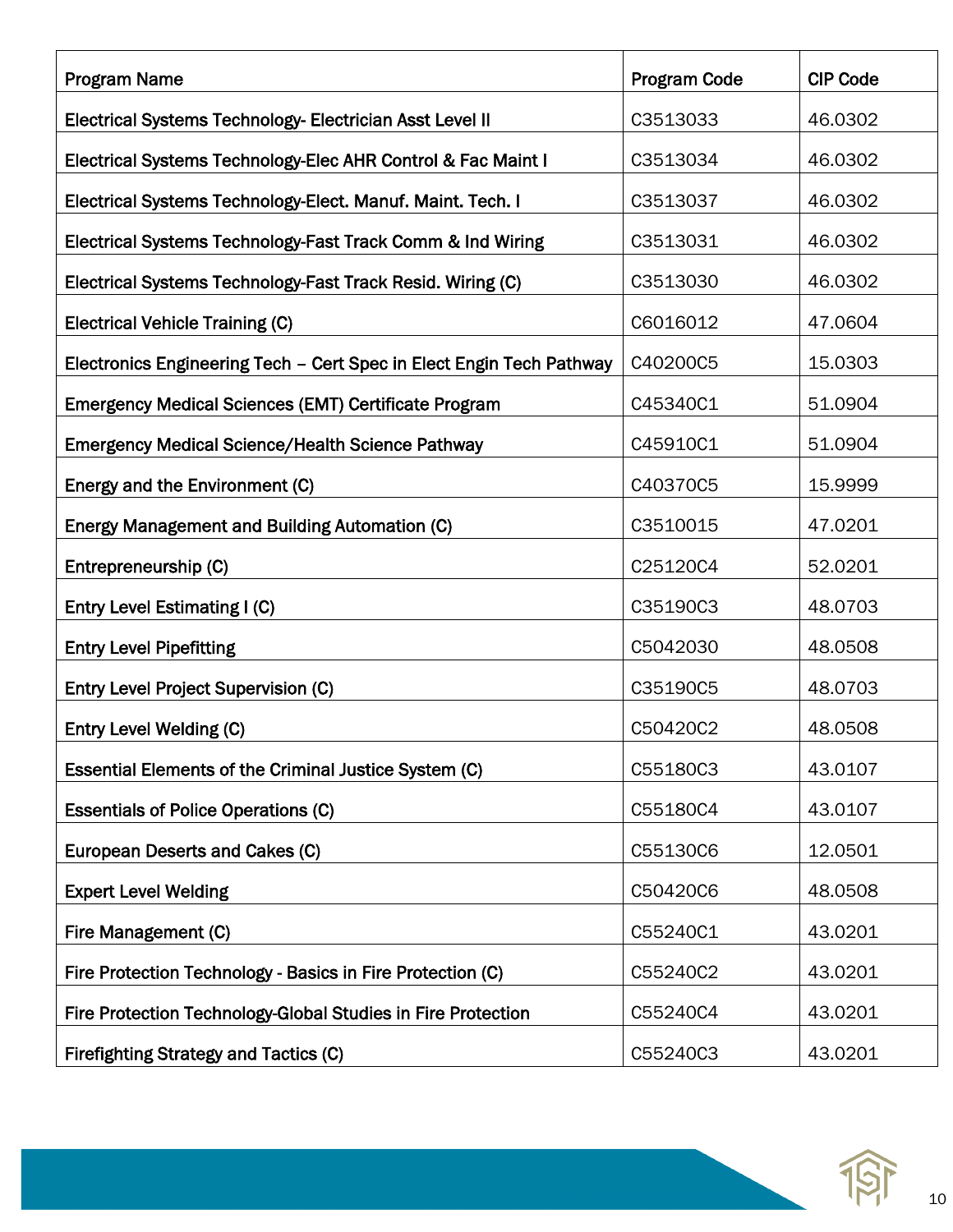| <b>Program Name</b>                                                   | <b>Program Code</b> | <b>CIP Code</b> |
|-----------------------------------------------------------------------|---------------------|-----------------|
| Forklift Repair (C)                                                   | C60460C1            | 47.0302         |
| Foundations of Production Technology (C)                              | C30120C1            | 10.0202         |
| G.M.A.W. of Pipe Welding (C)                                          | C5042010            | 48.0508         |
| Game Design Level 2 (C)                                               | C2545025            | 50.0411         |
| Simulation and Game Development Level II (C)                          | C2545022            | 52.1299         |
| Geomatics Technology - Geospatial Fundamentals (C)                    | C40420C7            | 15.1102         |
| <b>Geomatics Technology Pathway (C)</b>                               | C40420C6            | 15.1102         |
| <b>Global Logistics Technology (C)</b>                                | C25620C1            | 52.0203         |
| Graphic Arts & Imaging Tech Cert in Spec in Graphic Prod Applications | C3018022            | 50.0409         |
| Graphic Arts and Imaging Technology/Flexography/Print Prod.           | C3018AC2            | 10.0301         |
| <b>Homeland Security (C)</b>                                          | C5518010            | 43.0104         |
| Horticulture Maintenance (C)                                          | C15240C5            | 1.0601          |
| Horticulture Technology - Intro to Horticulture (C)                   | C15240C7            | 1.0601          |
| Horticulture Technology - Landscape Maintenance (C)                   | C15240C8            | 1.0601          |
| Horticulture Technology - Plant Production (C)                        | C15240C6            | 1.0601          |
| Horticulture Technology - Urban Agriculture (C)                       | C15240C9            | 1.0601          |
| <b>Hospitality Leadership (C)</b>                                     | C25110C6            | 52.0909         |
| Hotel Management (C)                                                  | C25110C2            | 52.0201         |
| Human Services Technology (C)                                         | C45380C1            | 51.1599         |
| Human Services Technology Developmental Disabilities (C)              | C4538AC4            | 51.1599         |
| Human Services Technology Developmental Disabilities-(C)              | C4538AC5            | 51.1599         |
| HVAC-R Industry Introduction (C)                                      | C3510011            | 47.0201         |
| Individual Finance (C)                                                | C25800C5            | 52.0304         |
| Indoor Air Quality and Comfort (C)                                    | C3510014            | 47.0201         |

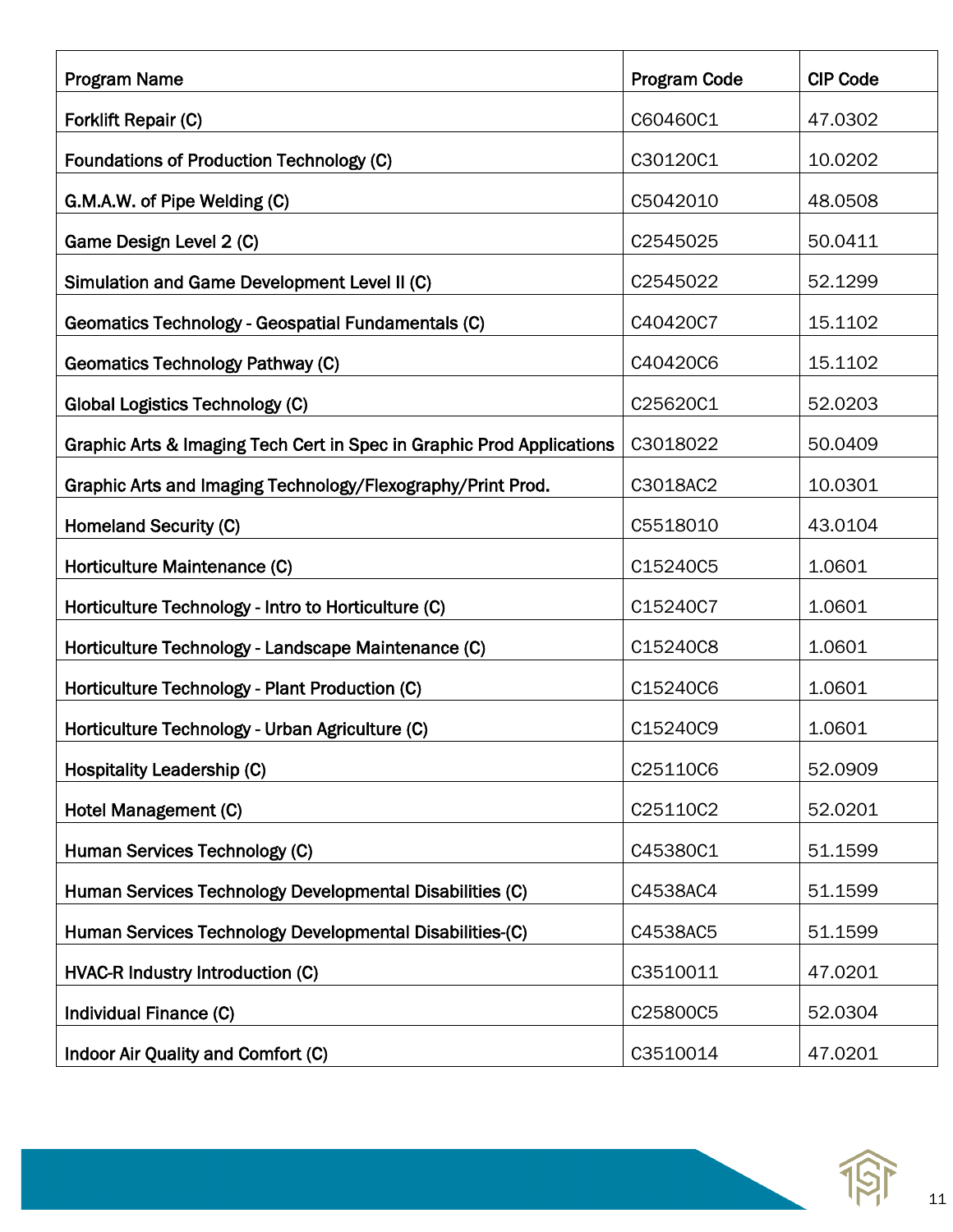| <b>Program Name</b>                                             | <b>Program Code</b> | <b>CIP Code</b> |
|-----------------------------------------------------------------|---------------------|-----------------|
| Inert Gas Welding (C)                                           | C50420C4            | 48.0508         |
| Infant/Toddler Care (Certificate)                               | C55290              | 13.121          |
| Information Technology Cert Spec in Data Analytics Fundamentals | C2559050            | 11.0103         |
| Information Technology Cert Spec in Front-End Development Fund  | C2559051            | 11.0103         |
| Information Technology Certificate Specialization in Java       | C2559052            | 11.0103         |
| Information Technology Certificate Specialization in JavaScript | C2559053            | 11.0103         |
| Information Technology Certificate Specialization in Python     | C2559054            | 11.0103         |
| Information Technology Fundamentals (C)                         | C25590C3            | 11.0103         |
| Inspection & Sizing of Piping (C)                               | C50350C6            | 48.0508         |
| Installation and Maintenance (C)                                | C35130C7            | 46.0302         |
| Interior Design - Intro to Interior Design (C)                  | C30220C1            | 50.0408         |
| International Business (C)                                      | C2512020            | 52.0201         |
| Interpreter Education - Basic ASL Communication Skills (C)      | C55300C6            | 16.1603         |
| Introduction to Building Code Inspector (C)                     | C35190C8            | 46.0401         |
| Landscape Design (C)                                            | C15240C1            | 1.0601          |
| <b>Lateral Entry (Certificate)</b>                              | C55430              | 13.0101         |
| Logistics (C)                                                   | C2512022            | 52.0201         |
| Management Skills (C)                                           | C25110C3            | 52.0201         |
| <b>Mechanical CAD Operation (C)</b>                             | C40320C2            | 15.0805         |
| Mechanical Engineering Technology Pathway (C)                   | C40320C3            | 15.0805         |
| Mechatronics Engineering Technology Pathway (C)                 | C40350C5            | 15.0403         |
| Mechatronics Mechanical Track (C)                               | C40350C6            | 14.4201         |
| Medical Assisting/Health Sciences (C)                           | C45920C1            | 51.0801         |
| <b>Medical Office Administration (C)</b>                        | C25310C2            | 51.0705         |

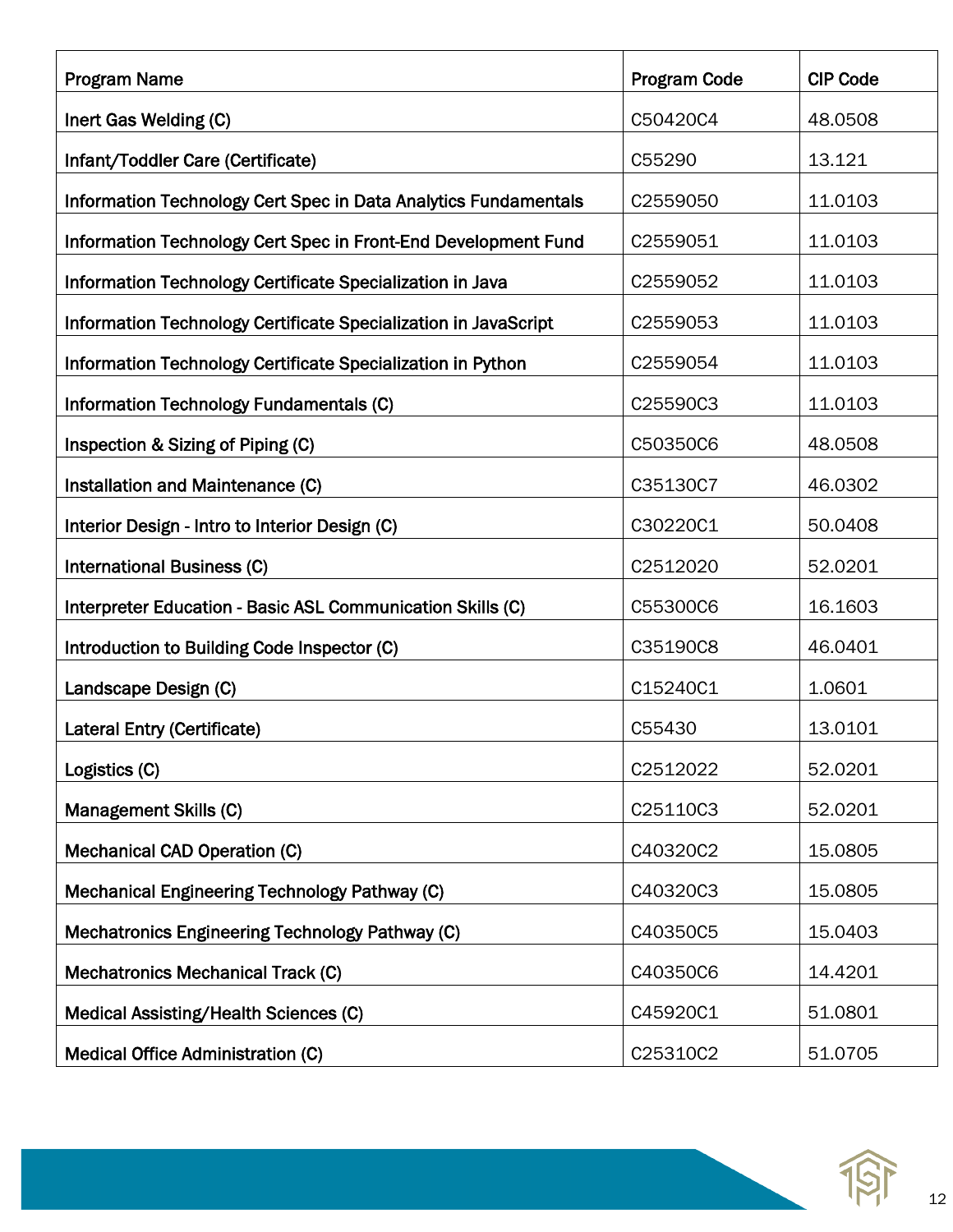| <b>Program Name</b>                                             | <b>Program Code</b> | <b>CIP Code</b> |
|-----------------------------------------------------------------|---------------------|-----------------|
| Medical Office Administration-Procedural & Diagnostic Coding    | C25310C1            | 51.0705         |
| <b>Medical Scribe</b>                                           | C45400C4            | 51.0801         |
| Mobile Game Development (C)                                     | C2545023            | 52.1299         |
| Modeling/Animation Level 1 (C)                                  | C2545028            | 50.0411         |
| Modeling/Animation Level 2 (C)                                  | C2545029            | 50.0411         |
| Motorsports Machining Certificate I (C)                         | C50210C4            | 48.0507         |
| Nondestructive Exam Tech Cert Spec in Eddy Current Examinations | C5035011            | 41.0204         |
| Nondestructive Examination Technology-Level 1 & Level 2 Surf    | C50350C8            | 41.0204         |
| Nurse Aide (Certificate)                                        | C45840C1            | 51.3902         |
| <b>Nurse Aide/Health Science Certificate</b>                    | C45970C1            | 51.3902         |
| <b>Office Administration Specialist (C)</b>                     | C25370C5            | 52.0402         |
| Orbital GTAW Welding (C)                                        | C50420C9            | 48.0508         |
| Painting and Refinishing (C)                                    | C60130C1            | 47.0603         |
| Pharmacy Technology/Health Science Pathway (C)                  | C45940C1            | 51.0805         |
| Pipefitting (C)                                                 | C5042031            | 48.0508         |
| Professional Accounting Certificate I (C)                       | C25800C3            | 52.0304         |
| Professional Accounting Certificate II (C)                      | C25800C4            | 52.0304         |
| Professional Interior Design (C)                                | C30220C2            | 50.0408         |
| Project Management (C)                                          | C25120C8            | 52.0201         |
| Radiographic Examination (C)                                    | C50350C4            | 15.0699         |
| <b>Receptionist Skills (C)</b>                                  | C25370C1            | 52.0204         |
| <b>Refrigeration Service (C)</b>                                | C35100C5            | 47.0201         |
| <b>Residential Service (C)</b>                                  | C3510013            | 47.0201         |
| <b>Restaurant Management (C)</b>                                | C25110C1            | 52.0201         |

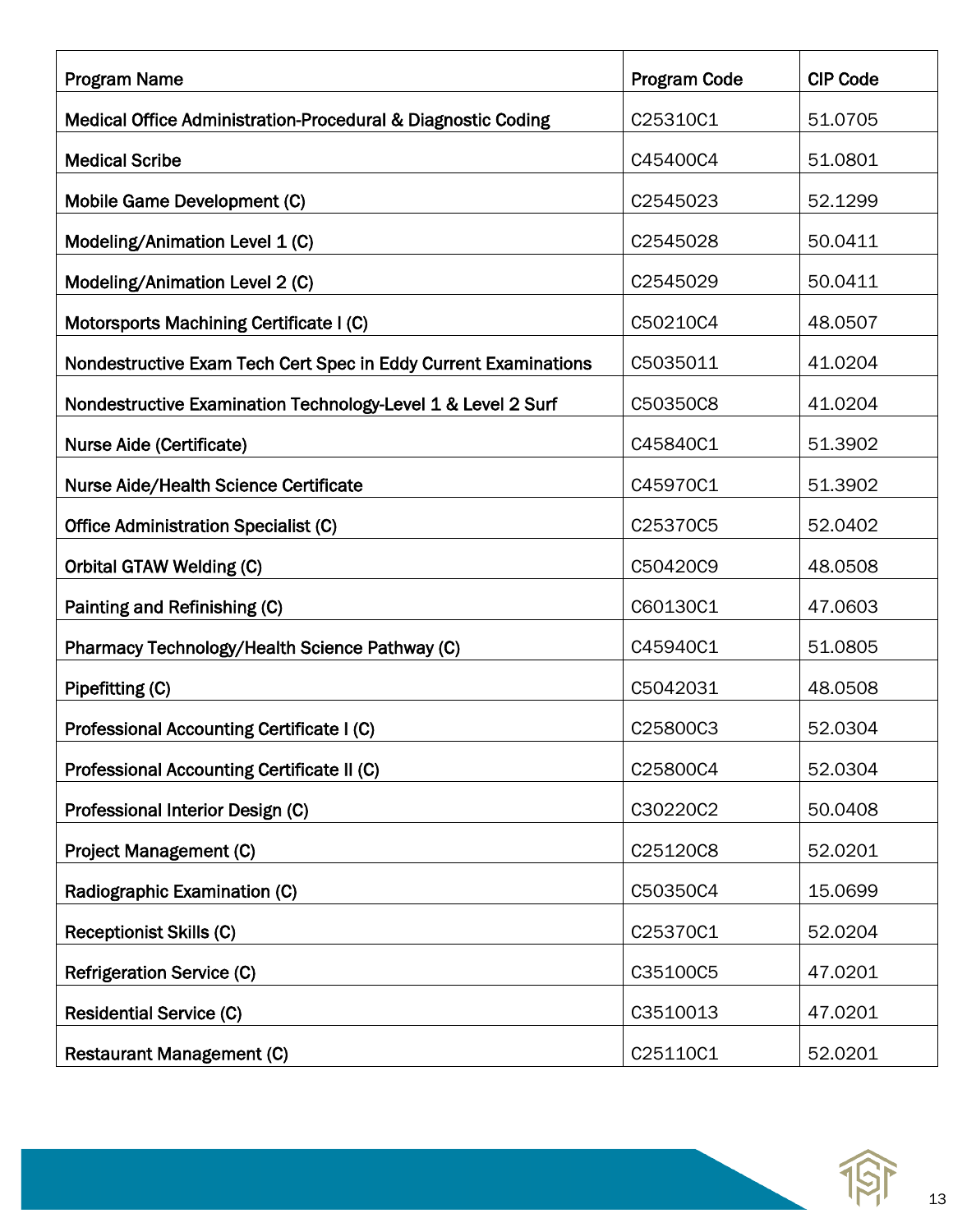| <b>Program Name</b>                                              | <b>Program Code</b> | <b>CIP Code</b> |
|------------------------------------------------------------------|---------------------|-----------------|
| Robotic Welding and Cutting (C)                                  | C50420C8            | 48.0508         |
| S.M.A.W. of Pipe Welding (C)                                     | C50420C1            | 48.0508         |
| Sales and Events (C)                                             | C25110C4            | 52.0201         |
| School-Age Care (Certificate)                                    | C55450              | 13.1202         |
| Screen Printing Company Ownership (C)                            | C3018014            | 50.0409         |
| SG Programming Level 2 (C)                                       | C2545027            | 50.0411         |
| Simulation and Game Development- Game Design Level 1 (C)         | C2545024            | 50.0411         |
| Simulation and Game Development Level I (C)                      | C2545021            | 50.0411         |
| Simulation and Game Development-SG Programming Level 1 (C)       | C2545026            | 50.0411         |
| Steel Fabrication (C)                                            | C5042012            | 48.0508         |
| Substance Abuse & Behavioral Health Prevention(C)                | C4538EC5            | 51.1501         |
| Substance Abuse & Criminal Justice (C)                           | C4538EC6            | 51.1501         |
| Substance Abuse (C)                                              | C4538EC2            | 51.1501         |
| Substance Abuse Counseling (C)                                   | C4538EC3            | 51.1502         |
| <b>Supported Employment (C)</b>                                  | C4538AC2            | 51.2399         |
| Sustainability Technologies - Renewable Energy (C)               | C40370C1            | 15.1102         |
| Sustainable Food Systems & Agritourism (C)                       | C55150C6            | 12.0503         |
| Tax Certificate (C)                                              | C25800C2            | 52.0304         |
| Turfgrass Management Technology - Turfgrass Management (C)       | C15420C1            | 1.0607          |
| <b>Ultrasonic Examination (C)</b>                                | C50350C1            | 15.0699         |
| <b>UNCC Criminal Justice Transfer Certificate (C)</b>            | C5518012            | 43.0104         |
| Vehicle Maintenance (C)                                          | C60160C6            | 47.0604         |
| Visual and Penetrant Examination (C)                             | C50350C2            | 15.0699         |
| Welding Technology - Adv. Weld. Automation for Manufacturing (C) | C5042013            | 48.0508         |